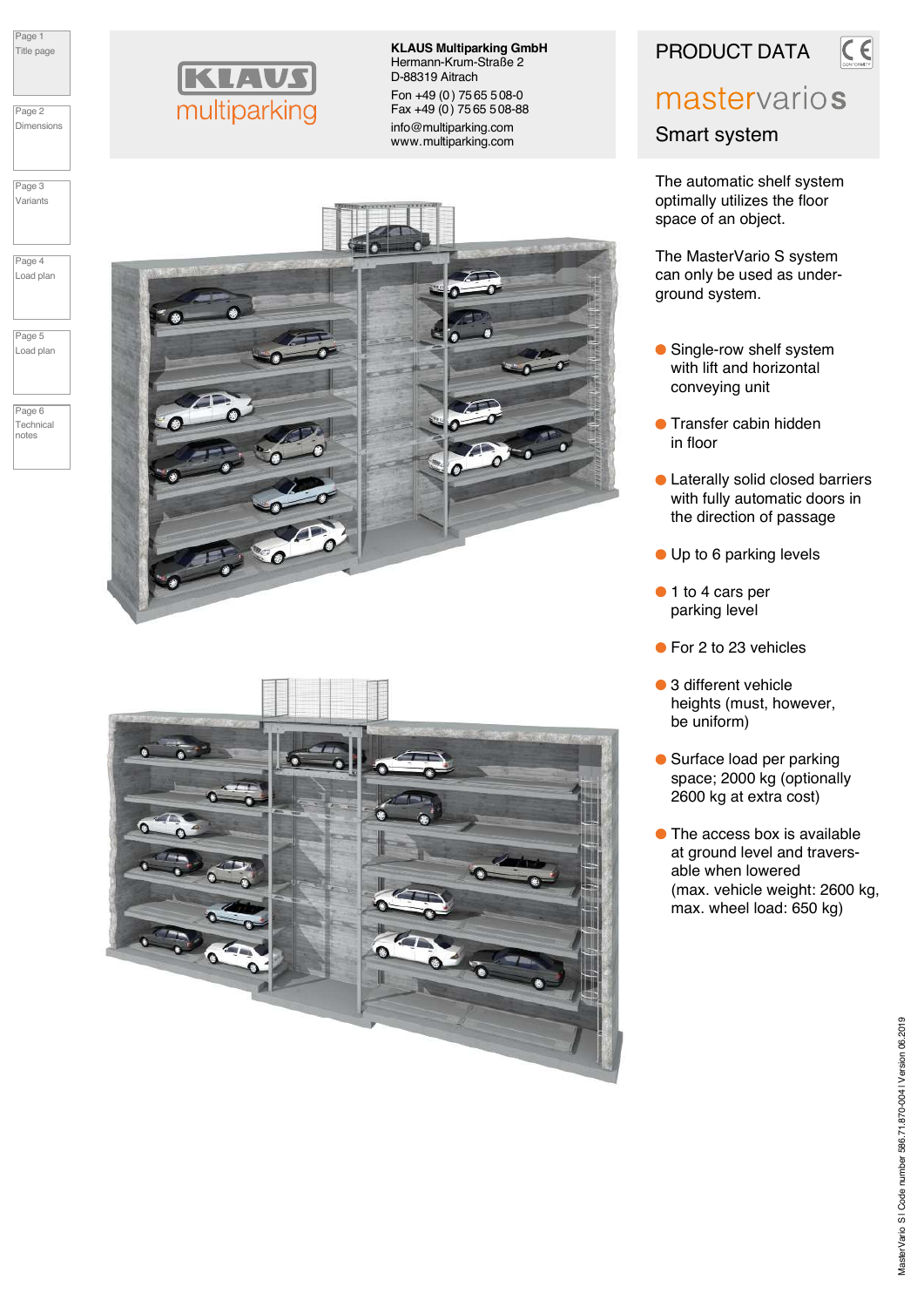MasterVario S | Code number 586.71.870-004 | Version 06.2019 | NasterVario S | Code number 586.71.870-004 | Version 06.2019 | Page 2 of 6

Page 1

Page 2

Page 3

Page 4

Page 5

Page 6

notes



All dimensions in cm (unless otherwise stated)

### **Heigth dimensions**

| height         | number of<br>levels | car height<br>160 | car height<br>180 | car height<br>200 |
|----------------|---------------------|-------------------|-------------------|-------------------|
| H1             |                     | 445               | 465               | 485               |
| H1             | з                   | 650               | 690               | 730               |
| H1             |                     | 855               | 915               | 975               |
| H1             | 5                   | 1060              | 1140              | 1220              |
| H1             |                     | 1265              | 1365              | 1465              |
| H <sub>2</sub> | all                 | 180               | 200               | 220               |
| HЗ             | all                 | 205               | 225               | 245               |

| Width dimensions |  |
|------------------|--|
|                  |  |
|                  |  |

| platform width | width B |
|----------------|---------|
| 215            | 270     |
| 225            | 280     |
| 235            | 290     |
| 245            | 300     |
|                |         |

**1** In case of two-row arrangement, one empty space is required for moving purposes.

### Car dimensions



2 Overall height (vehicle with roof racks, roof rails, aerials, etc. are not permitted to be higher than the specified height).

**3** Minimum ground clearance of the car.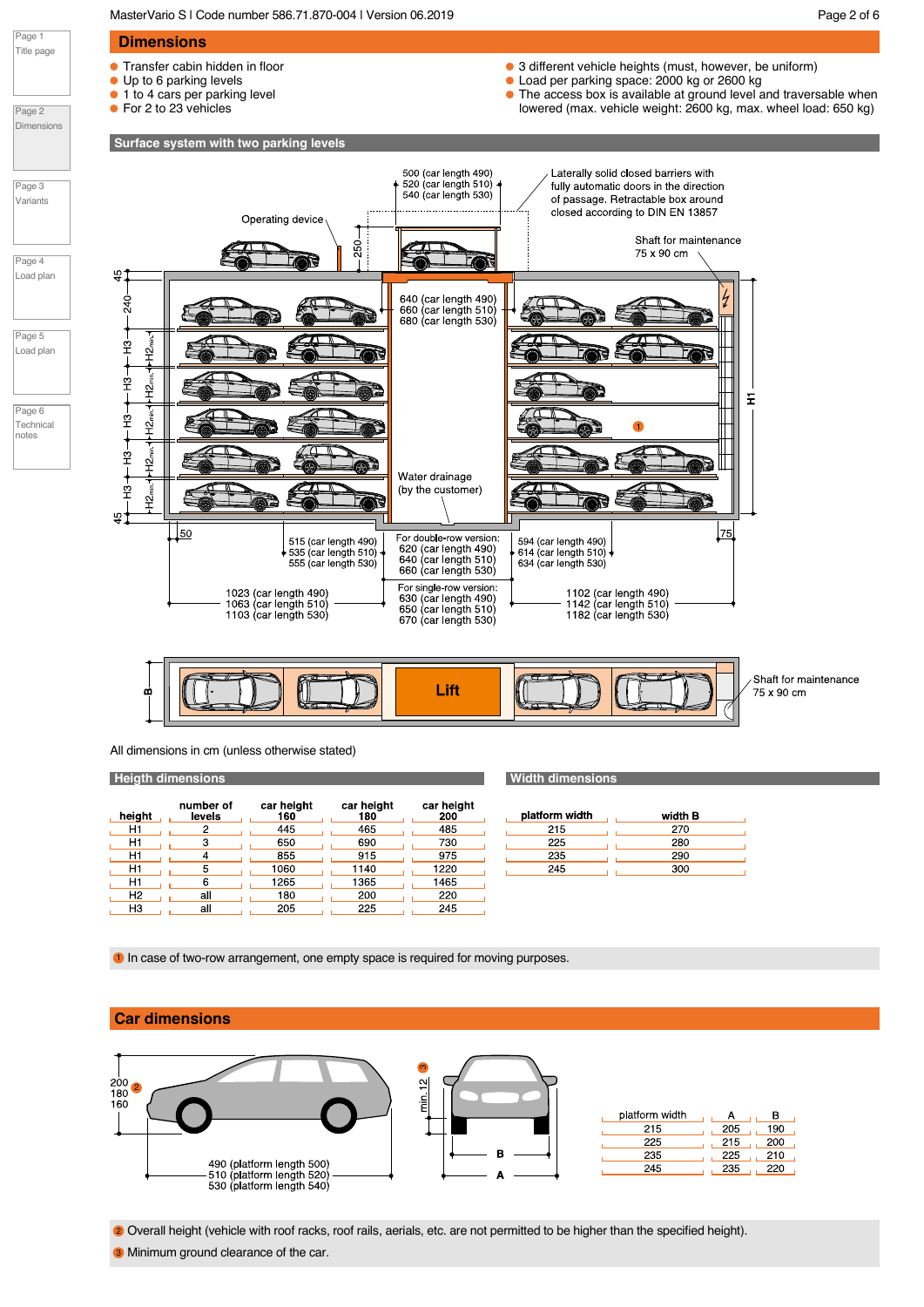MasterVario S | Code number 586.71.870-004 | Version 06.2019 **Page 3 of 6** Page 3 of 6

 $\overline{5}$ 

 $\overline{6}$ 

Number of rows: 1 overall length L1

car 490 car 510 car 530

 $\begin{array}{c|c|c|c|c|c} \hline \text{1264} & \text{1304} \end{array}$ 

parking spaces

 $\overline{3}$ 

 $\frac{5}{7}$ 

 $\frac{9}{11}$ 



 $\mathbf{u}$ 

2 rows

levels

 $\Box$ 

L.  $\overline{A}$  $\mathbf{I}$ 

 $\overline{2}$ 

 $\overline{\mathbf{3}}$ 

 $\overline{5}$ L. 6

 $1224$ 

 $\mathbf{L}$ 

 $\mathbb L$ 

 $\overline{5}$ لل المست

 $6$ 



Page 4 Load plan

### Page 5 Load plan

Page 6 Technical notes

| Number of rows: 2 |         |         |  |  |
|-------------------|---------|---------|--|--|
| overall length L1 |         |         |  |  |
| car 490           | car 510 | car 530 |  |  |
| 1732              | 1792    | 1852    |  |  |





### 2 rows (one each in front and behind the lift)

| levels | parking spaces |  |
|--------|----------------|--|
|        |                |  |
| 2      |                |  |
|        | ค              |  |
|        | я              |  |
|        | 10             |  |
|        | 12             |  |

### Number of rows: 1+1

| car 510<br>car 490<br>car 530 |
|-------------------------------|
|                               |



### 3 rows

| levels | parking spaces |  |
|--------|----------------|--|
|        |                |  |
|        | я              |  |
|        |                |  |
| 5      | 14             |  |
| հ      |                |  |

### Number of rows: 1+2

| overall length L1 |         |         |
|-------------------|---------|---------|
| car 490           | car 510 | car 530 |
|                   | 721 T   |         |

| Lift |      |  |
|------|------|--|
|      | Lift |  |

### 4 rows

| levels | parking spaces |  |
|--------|----------------|--|
|        |                |  |
|        |                |  |
| з      | 11             |  |
|        | 15             |  |
| 5      | 19             |  |
| F      | 23             |  |

### Number of rows: 2+2

| overall length L1 |         |         |
|-------------------|---------|---------|
| car 490           | car 510 | car 530 |
| 2745              | 2845    |         |

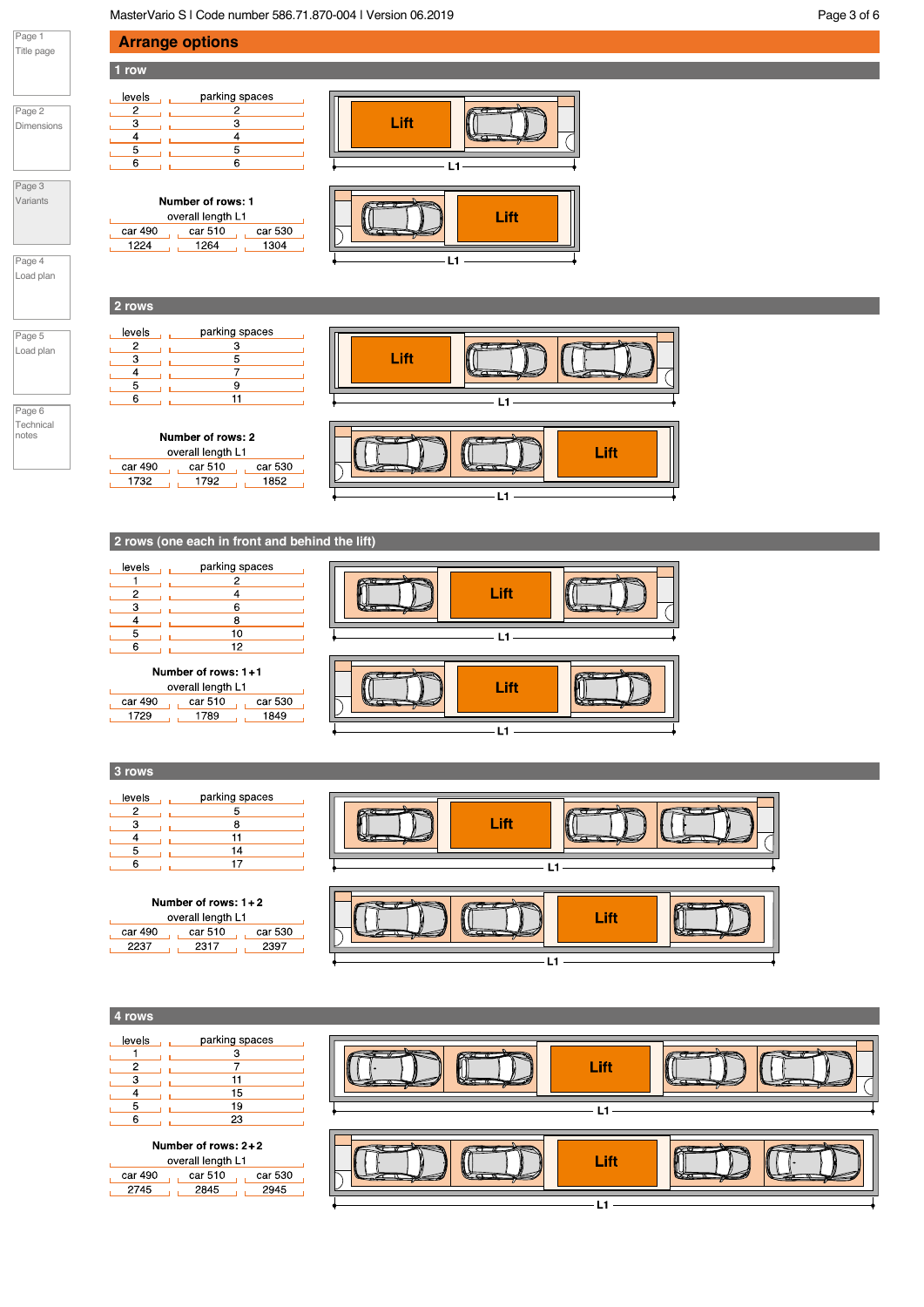### MasterVario S | Code number 586.71.870-004 | Version 06.2019 **Page 4 of 6** Page 4 of 6

F7 4

 $+14$ 

 $+14$ 

### Load plan 1 row



Page 1 Title page

| $n \circ n$<br>ρ,<br>э<br>÷ |  |
|-----------------------------|--|

Variants

Page 4 Load plan

Page 5 Load plan

Page 6 Technical notes



| platform load | - F1 | F2   |         | $F3$ . $F4$ . | F5 | ו ט גווטוווט כו<br>of levels |    |  |
|---------------|------|------|---------|---------------|----|------------------------------|----|--|
| 2000 kg       |      | +6   | $\pm 3$ | $+12$         | ±5 |                              | 14 |  |
| 2600 kg       | +72  | $+7$ |         | $+12$         | ±5 |                              | 14 |  |
|               |      |      |         |               |    |                              |    |  |

 $EQ$  v number

2 rows

| Œ4)<br>Œ7 |                               | ®                                    | ❸<br>$\bullet$          | platform load | , F1 , F2 , F3 , F4 , F5 , |      |    |       |    | F6 x number<br>of levels |
|-----------|-------------------------------|--------------------------------------|-------------------------|---------------|----------------------------|------|----|-------|----|--------------------------|
| F2        | <b>20</b>                     |                                      |                         | 2000 kg       | $+71$                      | $+6$ | ±3 | $+12$ | ±5 | $+8$                     |
| 62        |                               | €                                    | $\bullet$               | 2600 kg       | $+72$                      | $+7$ | ±3 | $+12$ | ±5 | $+9$                     |
|           | 90                            | $\bullet$                            | $\bullet$               |               |                            |      |    |       |    |                          |
| œ         | 20                            |                                      |                         |               |                            |      |    |       |    |                          |
| œ         | P                             | ◉<br>$\bullet$                       | ❸<br>$\bullet$          |               |                            |      |    |       |    |                          |
| Œ2        | E2E2                          |                                      |                         |               |                            |      |    |       |    |                          |
| Œ.        | <b>F2F2</b>                   | $\mathbf{P}_{\mathbf{G} \mathbf{D}}$ | G                       |               |                            |      |    |       |    |                          |
| 日のも       | F <sub>2</sub> F <sub>2</sub> | F2F6F1<br>486B                       | G<br>❸<br>$\circledast$ |               |                            |      |    |       |    |                          |
| 日田田       | F2F2                          | $\sqrt{30}$<br><b>F2 F6 F1</b>       | $\circledast$<br>❸<br>G |               |                            |      |    |       |    |                          |

### 2 rows (one each in front and behind the lift)

| a<br>F4<br>F7                                         | ❸                                   | ◉       | ❸                              |             |
|-------------------------------------------------------|-------------------------------------|---------|--------------------------------|-------------|
| F <sub>2</sub>                                        | F2                                  |         |                                | Ç           |
| F2                                                    | ◉<br>$\mathbb{P}_{\mathbf{\Theta}}$ |         | ❸<br>$\mathbf{e}^{\mathbf{e}}$ | ę           |
|                                                       |                                     |         |                                | ₽           |
|                                                       | To<br>Po                            |         | $\bullet$ $\bullet$            | ŗ           |
| F2                                                    |                                     |         | ę                              | P           |
|                                                       | $\frac{2}{100}$                     |         | $\bullet$                      | 3           |
| (F7)F2<br>$\blacksquare$                              | F2<br>F6                            |         | f1f6<br>F <sub>2</sub>         | $\bigoplus$ |
|                                                       | F3, F5<br>BÐ                        | ⊛<br>-3 | Bß<br>(BB                      |             |
| $\begin{bmatrix} 2 \end{bmatrix}$<br>F7F <sub>2</sub> | F2<br>$F6$ F1                       |         | 002                            | F2          |

| platform load | H1. | F2 | $F3$ . | F4  | F5   | F6 x number<br>of levels | $\overline{4}$ |
|---------------|-----|----|--------|-----|------|--------------------------|----------------|
| 2000 kg       |     |    | ±З     | +12 | ±5   |                          |                |
| 2600 kg       |     |    | ±З     | +12 | $+5$ | +9                       |                |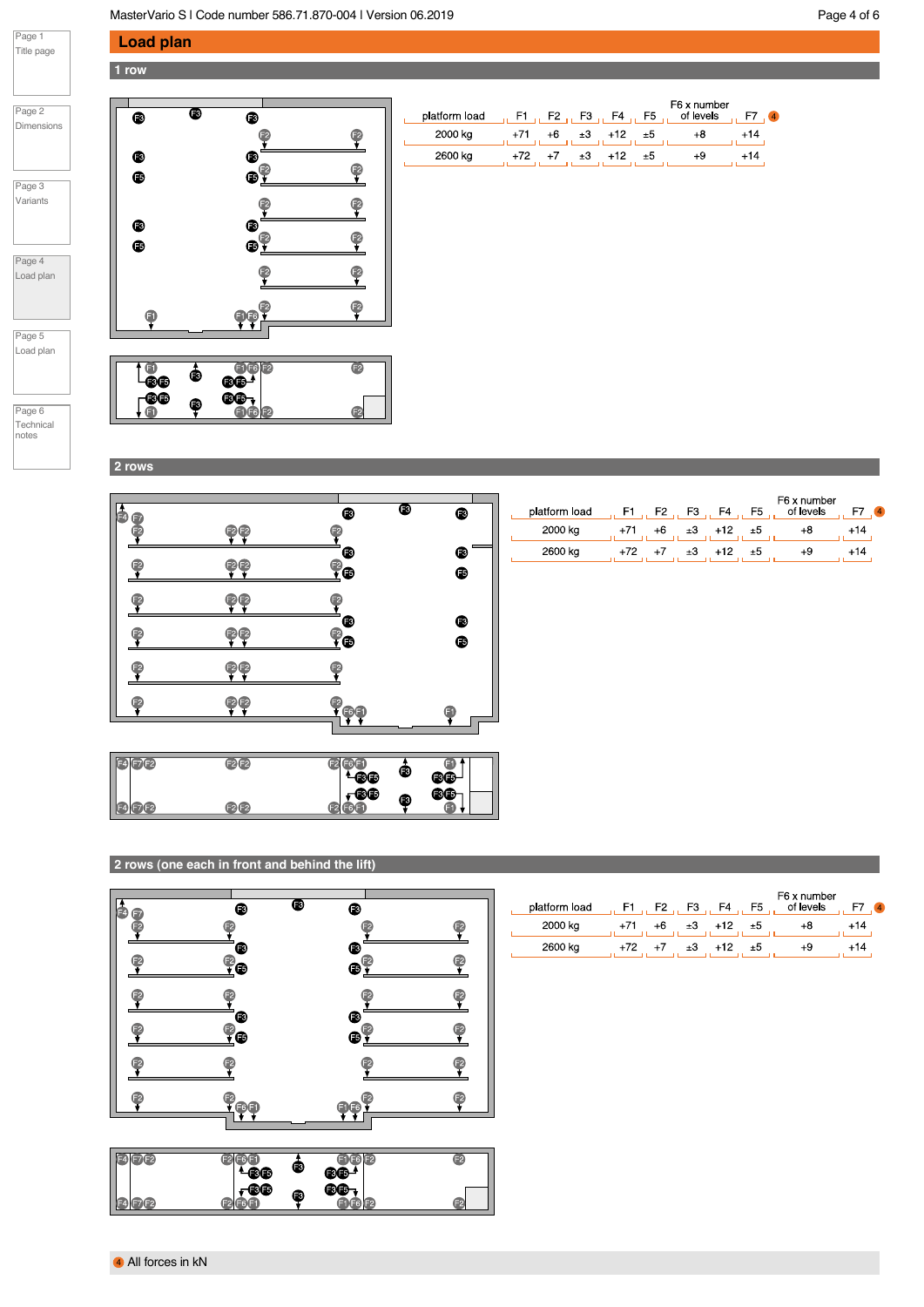## Load plan

Page 1 Title page

Page 2 Dimensions

Page 3 Variants

Page 4 Load plan

Page 5 Load plan

> Page 6 Technical notes

### 3 rows



| F7F2          | F2F2              | œđ             | ❸                        | 8G.                   | $\mathsf{F}2$ |
|---------------|-------------------|----------------|--------------------------|-----------------------|---------------|
|               | F2F2              | œ              | Œ                        | aa.                   | Đ             |
| platform load | $\mu$ F1 $\mu$ F2 | F4<br>F5<br>F3 | F6 x number<br>of levels | $\overline{4}$<br>. . |               |

| platform load | F2   | F3 | F4       | F <sub>5</sub> | of levels | $\overline{4}$ |
|---------------|------|----|----------|----------------|-----------|----------------|
| 2000 kg       |      |    | $±3 +12$ | ±5             |           |                |
| 2600 kg       | $+7$ | ±3 | $+12$    | ±5             |           |                |

4 rows

| þ<br>Œ         |                                | ❸                 | ❸<br>❸         |          |                |
|----------------|--------------------------------|-------------------|----------------|----------|----------------|
|                | F2<br>Œ2                       | F <sub>2</sub>    | F2             | F2<br>F2 | F <sub>2</sub> |
| F2             |                                | `®<br>F2<br>Ô     | ⊛<br>⊕         |          |                |
| F <sub>2</sub> | F <sub>2</sub><br>$\mathbf{E}$ | F2                | F <sub>2</sub> |          | F <sub>2</sub> |
| F2             |                                | ®<br>$\bullet$    | ⊛<br>F2<br>⊕   |          | F2             |
| FΣ             | $\mathsf{F}2$<br>F2            | F2                | ĒΣ             | 12<br>ΕŻ | E2             |
| F2             | F2<br>FΣ                       | ß.<br><b>EGET</b> | EG<br>F1F6     |          | F2             |

| $F=4$ $(F7)F2$ | <b>12B</b> | 9⊕∸             | ❸ | F6 F2<br>$\circledast$ | <b>12F2</b> | Œ |
|----------------|------------|-----------------|---|------------------------|-------------|---|
| <b>24 F2F2</b> | F2IF2      | $\mathbf{r}$ 33 | ⊛ | ⋒⋒⋼<br>a kaca          | P(E)        | G |

| platform load |     | F2 | F3 | F4 | F5      | F6 x number<br>of levels | $\overline{4}$ |
|---------------|-----|----|----|----|---------|--------------------------|----------------|
| 2000 kg       |     |    | ±З |    | $\pm 5$ |                          |                |
| 2600 kg       | +72 |    |    |    | ±Ь      |                          | +14            |

4 All forces in kN